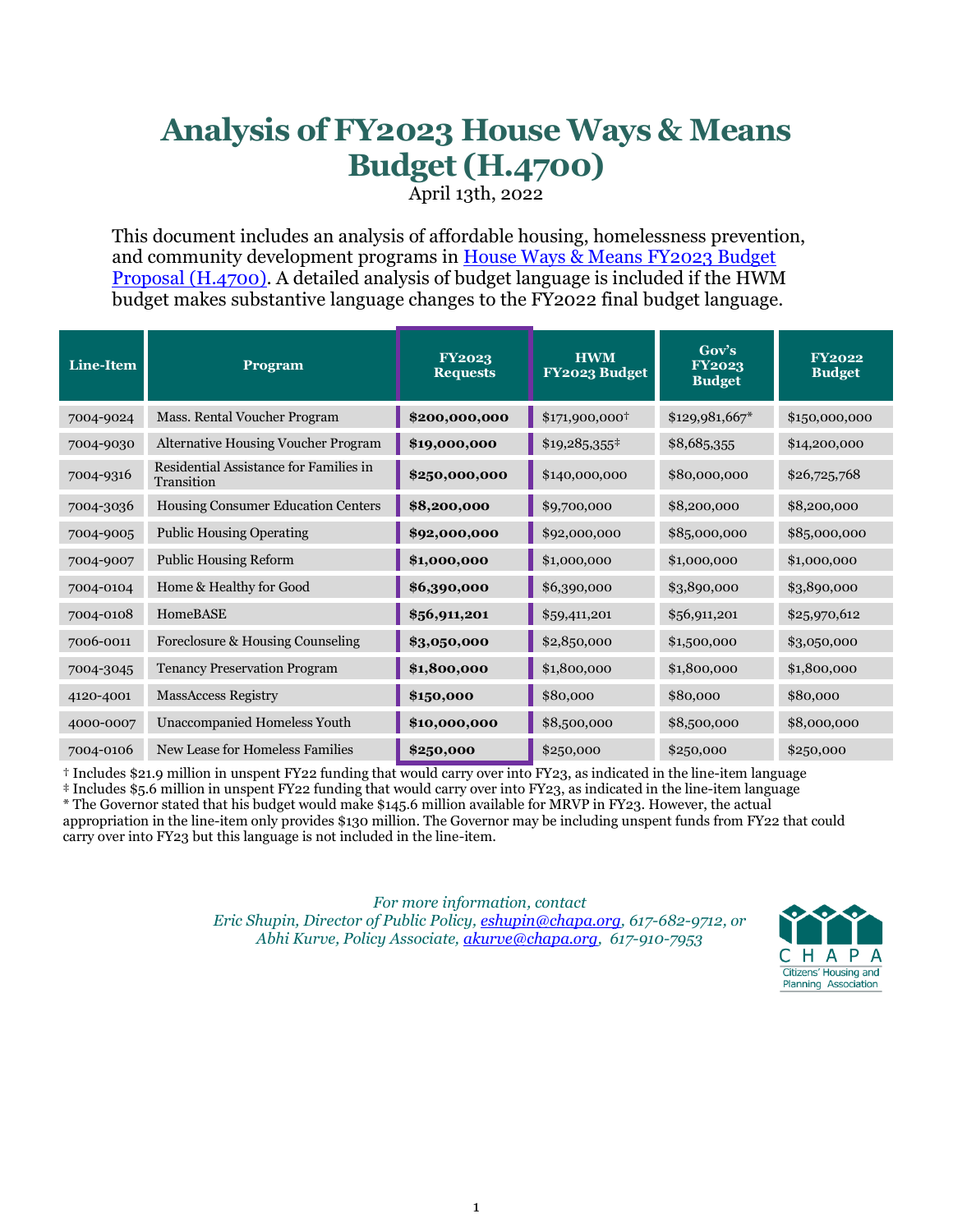### **MASSACHUSETTS RENTAL VOUCHER PROGRAM (7004-9024)**

### **Description of Changes:**

- Removes language directing funds to be used to support a voucher management system; and
- Adds language allowing unspent funds to be carried over.

### **Language**

For a program of rental assistance for low-income families and elderly persons through mobile and project-based vouchers; provided, that such assistance shall only be paid under the Massachusetts rental voucher program; provided further, that the income of eligible households shall not exceed 80 per cent of the area median income; provided further, that the department of housing and community development may require that not less than 75 per cent of newly issued vouchers be targeted to households whose income at initial occupancy does not exceed 30 per cent of the area median income; provided further, that the department may award mobile vouchers to eligible households currently occupying project-based units that shall expire due to the nonrenewal of project-based rental assistance contracts; provided further, that the department, as a condition of continued eligibility for vouchers and voucher payments, may require disclosure of social security numbers by participants and members of a participant's household in the Massachusetts rental voucher program for use in verification of income with other agencies, departments and executive offices; provided further, that if a participant or member of a participant's household fails to provide a social security number for use in verifying the household's income and eligibility, then that household shall no longer be eligible for a voucher or to receive benefits from the voucher program; provided further, that the monthly dollar amount of each voucher shall be the department-approved monthly rent of the unit less the monthly amount paid for rent by the household; provided further, that any household that is proven to have caused intentional damage to its rental unit in an amount exceeding 2 months of rent during any 1-year period shall be terminated from the program; provided further, that if the use of a mobile voucher is or has been discontinued, then the mobile voucher shall be reassigned; provided further, that the department shall pay regional administering agencies not less than \$50 per voucher per month for the costs of administering the program; provided further, that subsidies shall not be reduced due to the cost of inspections; provided further, that notwithstanding any general or special law to the contrary, each household holding a voucher shall pay at least 30 per cent, but not more than 40 per cent, of its income as rent except that the household payment in any project-based unit that is subsidized under another federal or state subsidy or public housing program shall be subject to applicable limits on tenant paid rent under such federal or state program and except that households receiving tenant-based assistance under this section may pay more than 40 per cent of the monthly adjusted net income of the household, as their option, provided further, that this amount may not exceed 40 per cent of the monthly adjusted net income of the household in the first year of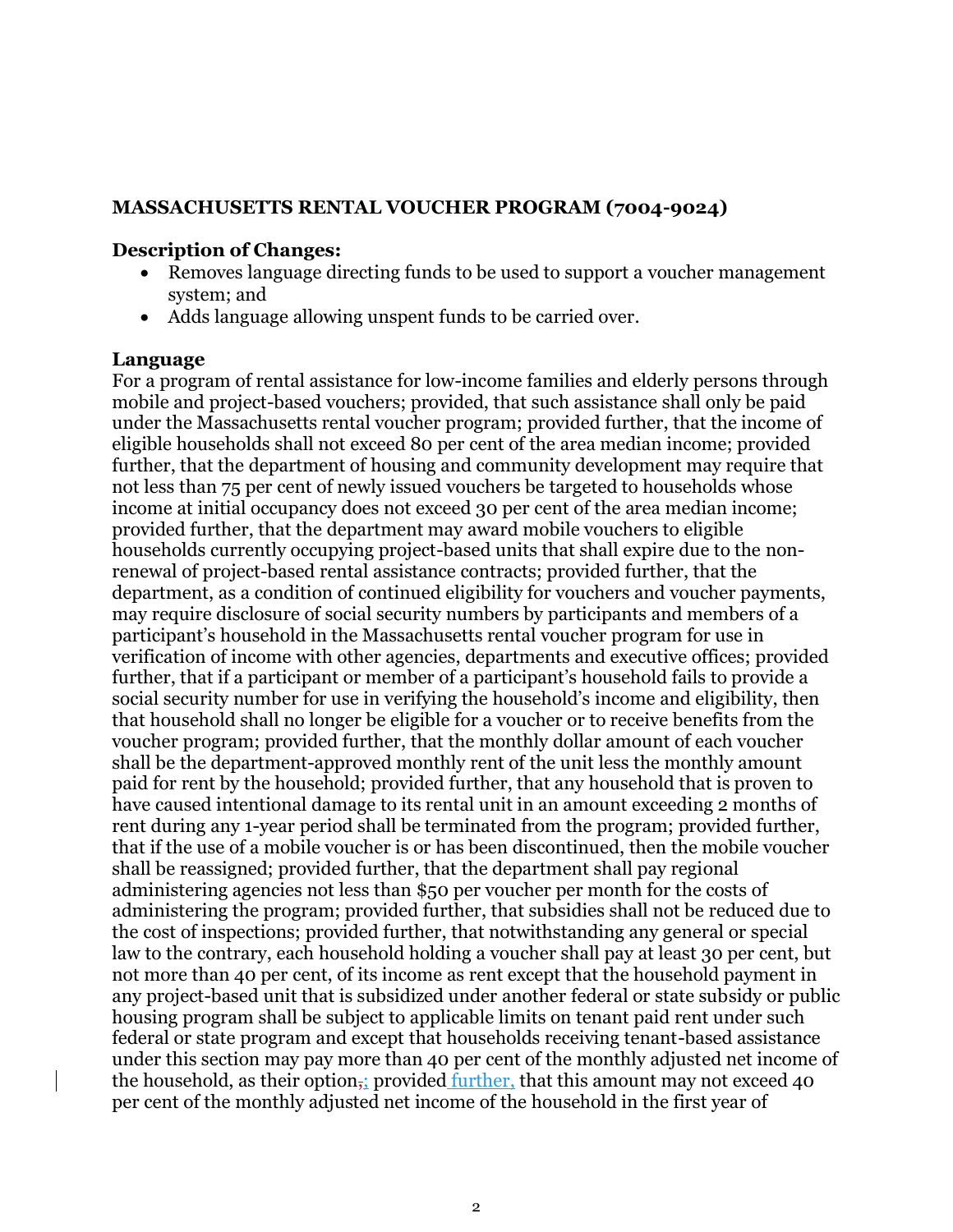occupancy; provided further, that the department shall establish the amounts of the mobile and project-based vouchers so that the appropriation in this item shall not be exceeded by payments for rental assistance and administration; provided further, that the department shall not enter into commitments that shall cause it to exceed the appropriation set forth in this item; provided further, that the department may impose certain obligations for each participant in the Massachusetts rental voucher program through a 12-month contract which shall be executed by the participant and the department; provided further, that such obligations shall include, but shall not be limited to, job training, counseling, household budgeting and education, as defined under regulations promulgated by the department and to the extent said programs are available; provided further, that each participant shall be required to undertake and meet these contractually established obligations as a condition for continued eligibility in said program; provided further, that for continued eligibility, each participant shall execute such 12-month contract not later than September 1, 20212022, if said participant's annual eligibility recertification date occurs between June 30, 20212022 and September 1, 20212022 and otherwise not later than the annual eligibility recertification date; provided further, that any participant who is over the age of 60 or who is disabled may be exempt from any obligations unsuitable under particular circumstances; provided further, that participating local housing authorities may take all steps necessary to enable them to transfer mobile voucher program participants from the Massachusetts rental voucher program into another housing subsidy program; provided further, that the department's approved monthly rent limits for mobile vouchers issued or leased after July 1, 2021 shall not be less than the current area-wide fair market rent based on unit size as established annually by the United States Department of Housing and Urban Development; provided further, that the requested rent level for mobile vouchers shall be determined reasonable by the administering agency; provided further, that the department may assist housing authorities at their written request in the immediate implementation of a homeless prevention program utilizing alternative housing resources available to them for low-income families and the elderly by designating participants in the Massachusetts rental voucher program as at risk of displacement by public action through no fault of their own; provided further, that not later than December 14,  $20222$ , the department shall report to the house and senate committees on ways and means and joint committee on housing on the utilization of rental vouchers during the last 3 fiscal years under this item and item 7004-9030; provided further, that the report shall include, but not be limited to, the:  $(i<sub>a</sub>)$  number and average value of rental vouchers currently distributed in the commonwealth, in each county and in each municipality;  $(i<sub>i</sub>b)$  average number of daysthat it takes for a household to utilize a voucher after receiving it from the administering agency;  $(i\ddot{H}c)$  number of households that reach the date by which they must lease up their voucher without having found an available unit;  $(i \cdot d)$  number of households that apply for an extension by the deadline to lease up their voucher and the number of extensions granted;  $(\psi_e)$  actions taken by the department to reduce the wait time for households to lease up their voucher;  $(\vec{H})$  number of distributed vouchers available to be utilized;  $(\overrightarrow{vis})$  number and type of new vouchers issued after July 1, 2021;  $(\overrightarrow{vii})_{2022}$ ; (h) number of families on a waitlist for an available rental voucher;  $(i\pi i)$  average number of days that it takes for project based vouchers awarded by the department to be utilized after the award is made; and  $(x<sub>i</sub>)$  any obstacles the department faces in its efforts to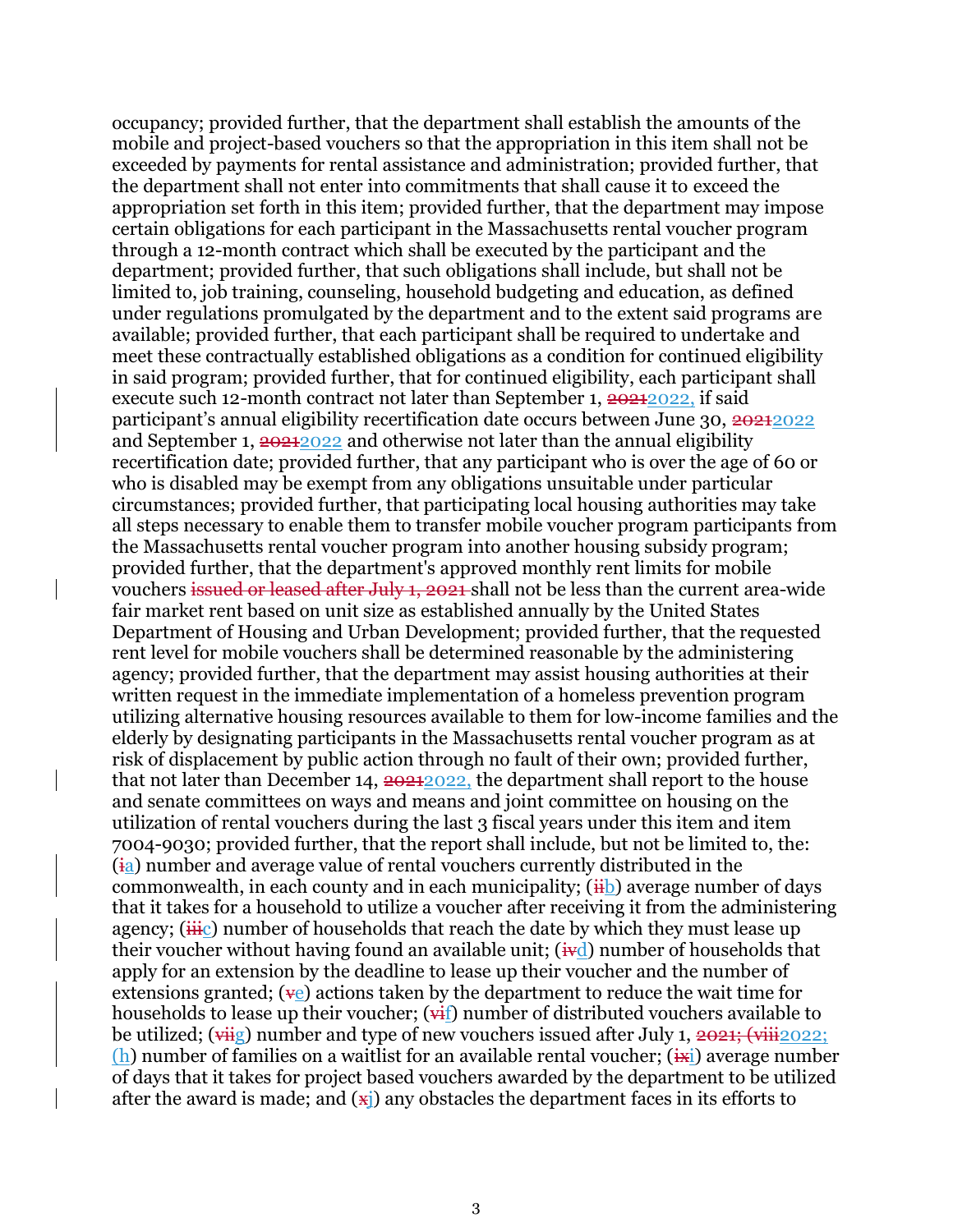provide the information detailed in the preceding provisos, if applicable; provided further, that the report shall comply with state and federal privacy standards; and provided further, that the department shall expend funds from this item for costs related to the completion of the voucher management system; provided further, that the department shall complete and implement the voucher management system not later than June 30, 2022; and provided further, that not less than \$20,018,333 appropriated for this item in fiscal year 2021 shall not revert but shall be made available for the purposes of this item in fiscal year 2022, prior appropriation continued

#### **ALTERNATIVE HOUSING VOUCHER PROGRAM (7004-9030)**

#### **Description of Changes:**

• Adds language allowing unspent funds to be carried over.

#### **Language**

For the rental assistance program established in section 16 of chapter 179 of the acts of 1995; provided, that notwithstanding any general or special law to the contrary, the rental assistance program shall be in the form of mobile vouchers; provided further, that the vouchers shall be in varying dollar amounts set by the department of housing and community development based on considerations including, but not limited to, household size, composition, household income and geographic location; provided further, that the department's approved monthly rent limits for vouchers issued or leased after July 1, 2022/2023, shall not be less than 110 per cent of the current areawide fair market rent based on unit size as established annually by the United States Department of Housing and Urban Development; provided further, that the requested rent level for vouchers shall be determined reasonable by the administering agency; provided further, that for vouchers currently leased, the new rent limit shall not begin until the anniversary date of the lease; provided further, that any household that is proven to have caused intentional damage to its rental unit in an amount exceeding 2 months of rent during any 1-year period shall be terminated from the program; provided further, that notwithstanding any general or special law to the contrary, there shall be no maximum percentage applicable to the amount of income paid for rent by each household holding a mobile voucher; provided further, that each household shall be required to pay not less than 25 per cent of its net income as defined under regulations promulgated by the department for units if payment of utilities is not provided by the unit owner or not less than 30 per cent of its income for units if payment of utilities is provided by the unit owner; provided further, that payments for the rental assistance program may be provided in advance; provided further, that the department shall establish the amounts of the mobile vouchers so that the appropriation in this item is not exceeded by payments for rental assistance and administration; provided further, that the department shall not enter into commitments which shall cause it to exceed the appropriation set forth in this item; provided further, that the amount of a rental assistance voucher payment for an eligible household shall not exceed the rent less the household's minimum rent obligation; provided further, that not later than December 14, 20212022, the department shall submit a report to the house and senate committees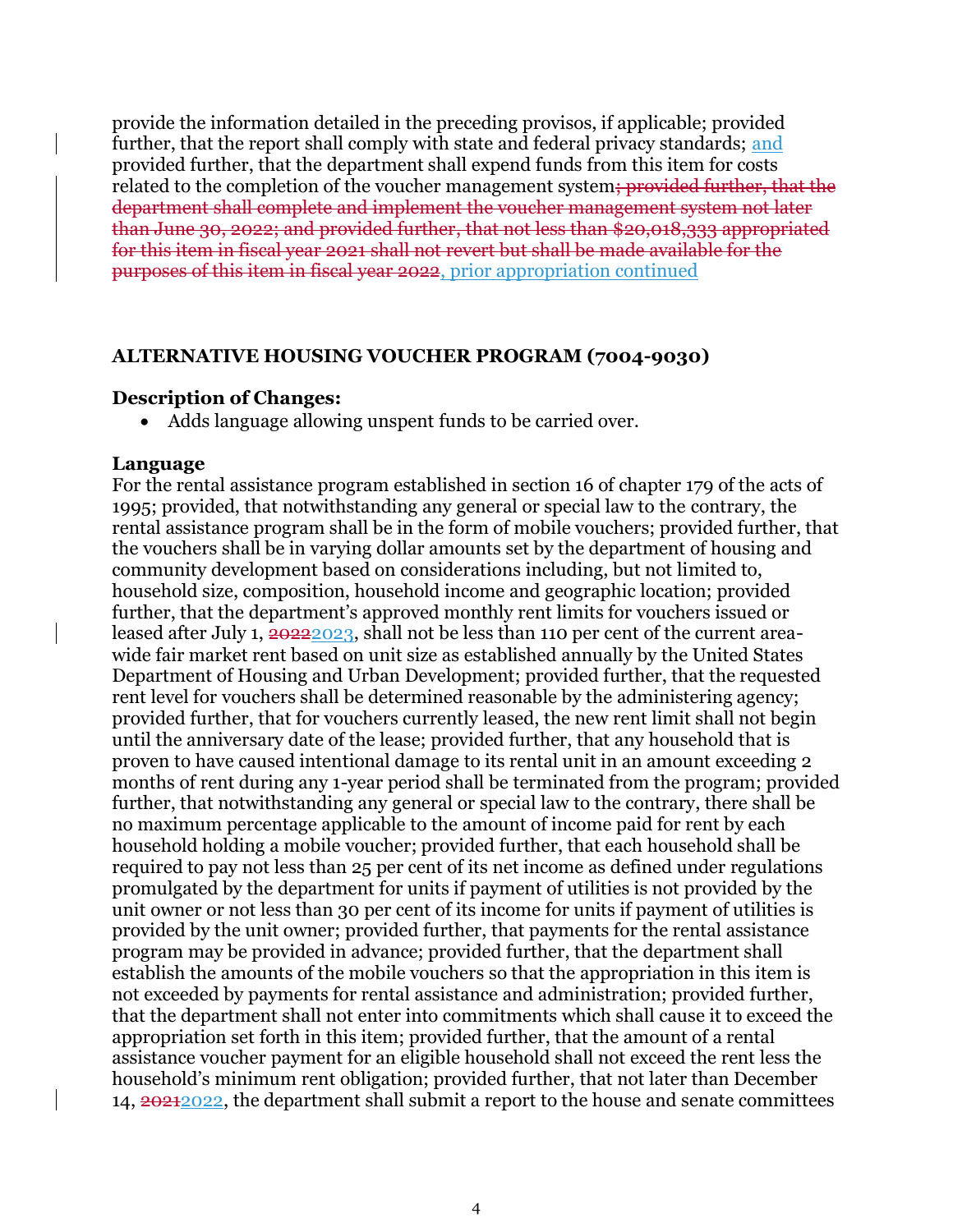on ways and means detailing:  $(i_a)$  expenditures;  $(i_b)$  the number of outstanding rental vouchers; and  $(i\ddot{H})$  the number and types of units leased; and provided further, that the word "rent", as used in this item, shall mean payments to the landlord or owner of a dwelling unit under a lease or other agreement for a tenant's occupancy of the dwelling unit, but shall not include payments made by the tenant separately for the cost of heat, cooking fuel or electricity; and provided further, that not less than \$5,514,645 appropriated for this item in fiscal year 2021 shall not revert but shall be made available for the purposes of this item in fiscal year 2022, prior appropriation continued

# **RAFT (7004-9316)**

### **Description of Changes:**

- Removes language to allow assistance up to \$10,000 in a 12-month period;
- Establishes a \$7,000 cap on RAFT assistance for a 12-month period but also states that this will not apply in FY2023
- Removes language linking RAFT and HomeBASE so that a household could access the maximum of both programs
- Removes language linking the requirement that DHCD use a short, simple application to only during the declared emergency
- Allows households who are immunosuppressed and immunocompromised to qualify for RAFT with incomes up to 60% AMI
- Removes language connecting ARPA and other Federal assistance

### **Language**

For a program to provide assistance in addressing obstacles to maintaining or securing housing for families with a household income:  $(i_{a})$  not greater than 30 per cent of area median income who are homeless and moving into subsidized or private housing or are at risk of becoming homeless; or  $(\frac{1}{H})$  greater than 30 per cent but not more than 50 per cent of area median income who are homeless and moving into subsidized or private housing or are at risk of becoming homeless due to a significant reduction of income or increased expenses; provided, that assistance shall be administered by the department of housing and community development through contracts with the regional HomeBASE agencies; provided further, that not less than 50 per cent of the funds shall be provided to households with an income not greater than 30 per cent of area median income, subject to the department's discretion based on data reflecting program demand and usage; provided further, that in distributing 50 per cent of the funds, the department shall prioritize those families most likely to otherwise require shelter services under item 7004-0101; provided further, that, from the effective date of this act to December 31, 2021, the amount of financial assistance shall not exceed \$10,000 in any 12-month period; provided further, that subsequent to the previous proviso, the amount of financial assistance shall not exceed \$7,000 in any 12-month period; provided further, that the combined sum of benefits received by a family in a 12-month period from this item and item 7004-0108 shall not be more than the maximum level of short-term housing assistance in said item 7004-0108; provided further, that from the effective date of this act to June 30,  $20222023$ , the preceding proviso shall not apply; provided further, that residential assistance payments may be made through direct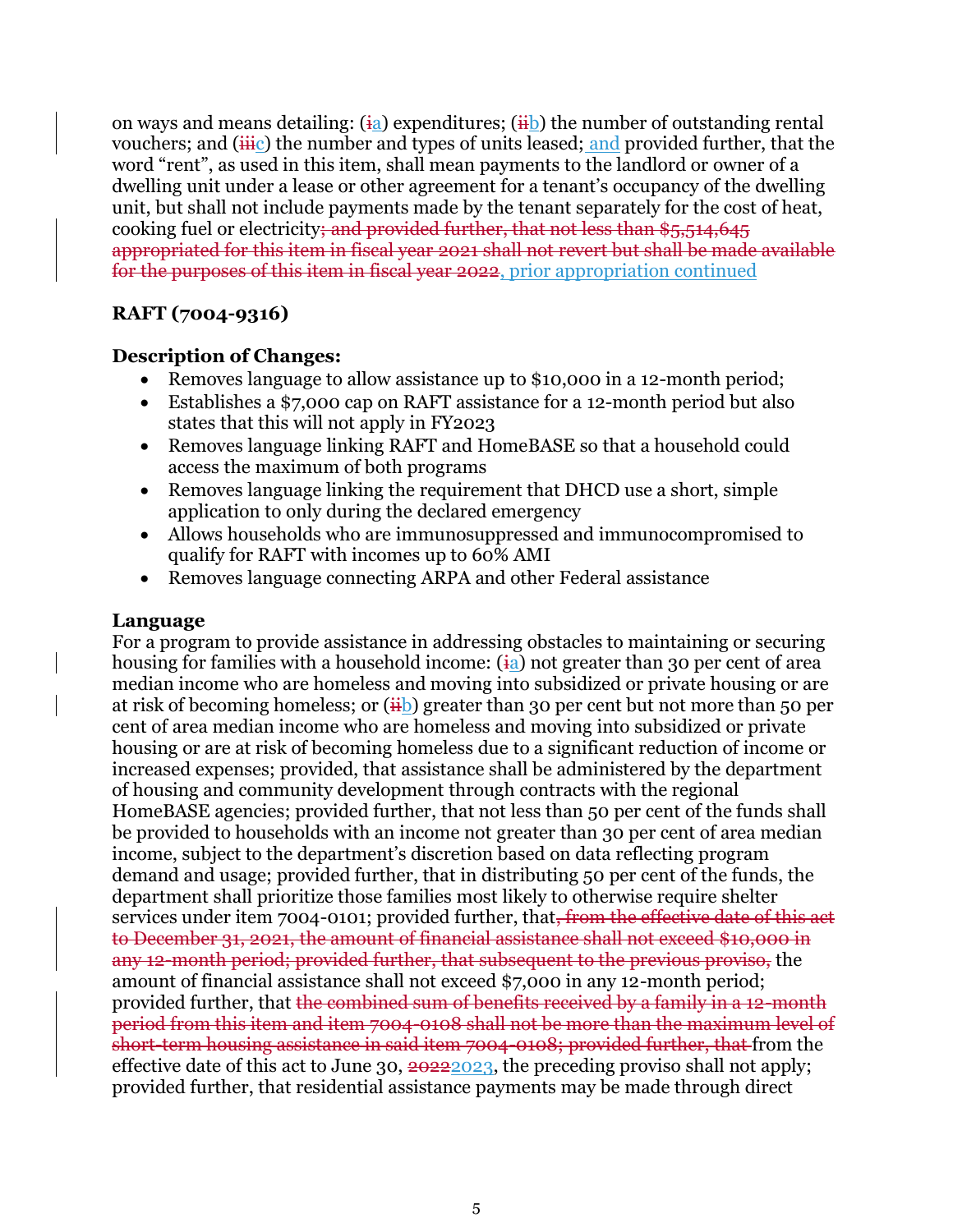vendor payments according to standards to be established by the department; provided further, that the agencies shall establish a system for referring families approved for residential assistance payments, who the agencies determine would benefit from these services, to existing community-based programs that provide additional housing stabilization supports, including assistance in obtaining housing subsidies and locating alternative housing that is safe and affordable for those families; provided further, that the program shall be administered under guidelines established by the department; provided further, that income verification shall be conducted by using:  $(a<sub>i</sub>)$ documentation provided by the household, requiring the same documentation and process used to conduct income verification under this item in fiscal year 20212022 or fewer documents as directed by the department; or  $(\frac{h}{h})$  third-party income verification; provided further, that the manner in which income verification is conducted shall be at the discretion of the department but that the department shall not discontinue the use of either option for income verification listed in the preceding proviso; provided further, that from the effective date of this act until the termination of the state of emergency concerning the outbreak of the 2019 novel coronavirus declared by the governor on March 10, 2020, the department shall allow a short, simple application requiring minimal processing time; provided further, that the department shall report quarterly to the house and senate committees on ways and means detailing the:  $(1A)$  number of families who applied for assistance;  $(2B)$  number of families approved for assistance;  $(g<sub>C</sub>)$  minimum, median and average amount of financial assistance awarded;  $(4D)$  total amount of assistance awarded to date, including a breakdown by income category; and  $(5E)$  number of families falling into each income category; provided further, that the department shall track a family's reason for assistance by the same categories used in item 7004-0101; provided further, that not less than \$3,000,000 shall be expended to provide assistance to households of all sizes and configurations including, but not limited to, elders, persons with disabilities and unaccompanied youths; provided further, that household assistance funds shall be advanced to the administering agencies at the end of each month and before the next month's disbursement, the amount of which shall be estimated based on the prior month's expenditure with a reconciliation not less than annually; provided further, that notwithstanding clauses  $(i_a)$  and  $(i_b)$ , funds shall be expended to families and individuals who are at risk of injury or harm due to domestic violence or who are at health risk due to being immunosuppressed or immunocompromised in their current housing situation and whose household income is not greater than 60 per cent of the area median income; provided further, that families and individuals that are at risk of injury or harm from domestic violence who meet the qualifications of enrollment in the address confidentiality program shall be afforded the opportunity to register with and become enrolled in the address confidentiality program as offered by the secretary of the commonwealth; provided further, that funds appropriated under this item shall be in addition to the federal sources for emergency rental assistance, utility assistance and other forms of assistance pursuant to section 501 of subtitle A of title V of division N of the federal Consolidated Appropriations Act, 2021 and section 3201 of subtitle B of title III of the federal American Rescue Plan Act of 2021 including, but not limited to, \$350,540,803 for the federal Emergency Rental Assistance Program as referenced in section 2D; and provided further, that the department shall distribute funds under this item as well as said federal sources and other public and private sources of short-term rental and mortgage assistance in a manner that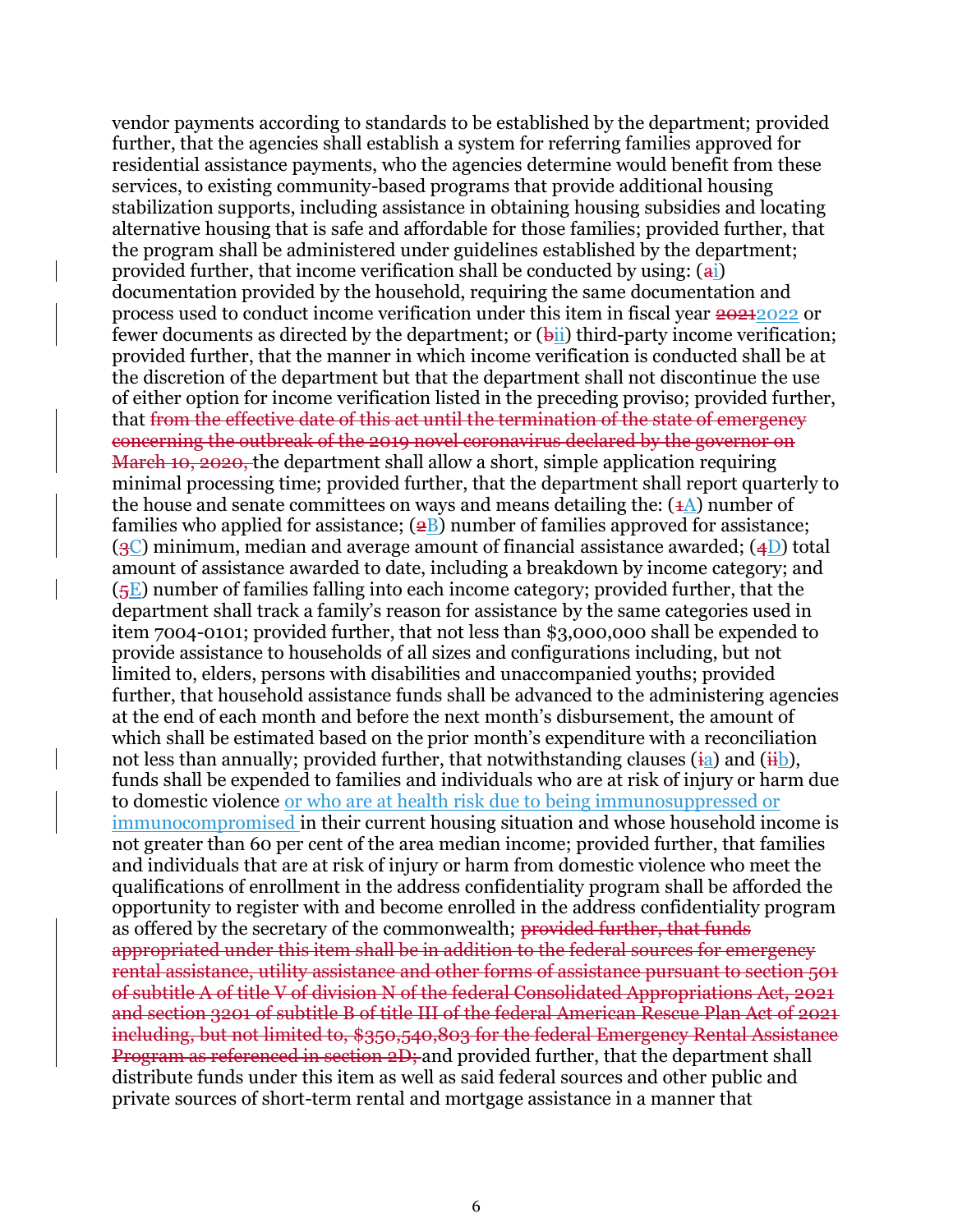prioritizes: (A1) those communities most affected by the impacts of the 2019 novel coronavirus; and  $(\frac{B_2}{2})$  geographic equity

# **HOUSING CONSUMER EDUCATION CENTERS (7004-3036)**

### **Description of Changes:**

• Adds \$1.5 million for housing stabilization services under the eviction diversion initiative who face significant barriers to sustaining housing payments

# **Language**

For housing services and counseling; provided, that funds shall be expended as grants to 9 regional housing consumer education centers operated by the regional nonprofit housing authorities; provided further, that the grants shall be awarded through a competitive application process under criteria established by the department; provided further, that not less than \$1,500,000 shall be expended for housing stabilization services for certain households served with residential assistance payments under item 7004-9316 or emergency rental assistance under the department of housing and community development's 2019 novel coronavirus eviction diversion initiative, who face significant barriers to sustaining housing payments; provided further, that the department shall submit annual reports to the secretary of administration and finance, the house and senate committees on ways and means and the joint committee on housing detailing all expenditures of the program, including each regional housing consumer education center, the total number of persons who received information and referral services, the costs for such services rendered per consumer and the identification of consumer issues and trends; provided further, that not later than January 3, 20222023, the department shall report to the house and senate committees on ways and means on possible savings and efficiencies that may be realized through the consolidation of said services; and provided further, that not less than \$200,000 shall be made available to the Regional Housing Network of Massachusetts, Inc. for coordination and information technology

# **PUBLIC HOUSING OPERATING (7004-9005)**

### **Description of Changes:**

• Removes language prohibiting a housing authority employee from being an elected executive officer in the same municipality

# **Language**

For subsidies to housing authorities and nonprofit organizations, including funds for deficiencies caused by certain reduced rentals in housing for the elderly, handicapped, veterans, families and relocated persons under sections 32 and 40 of chapter 121B of the General Laws; provided, that notwithstanding any general or special law to the contrary, all housing authorities operating elderly public housing shall offer first preference for elderly public housing units that are vacant on the effective date of this act, and thereafter, to those persons 60 years of age or older as of June 30, 20212022 receiving rental assistance from the Massachusetts rental voucher program; provided further, that the department of housing and community development may expend funds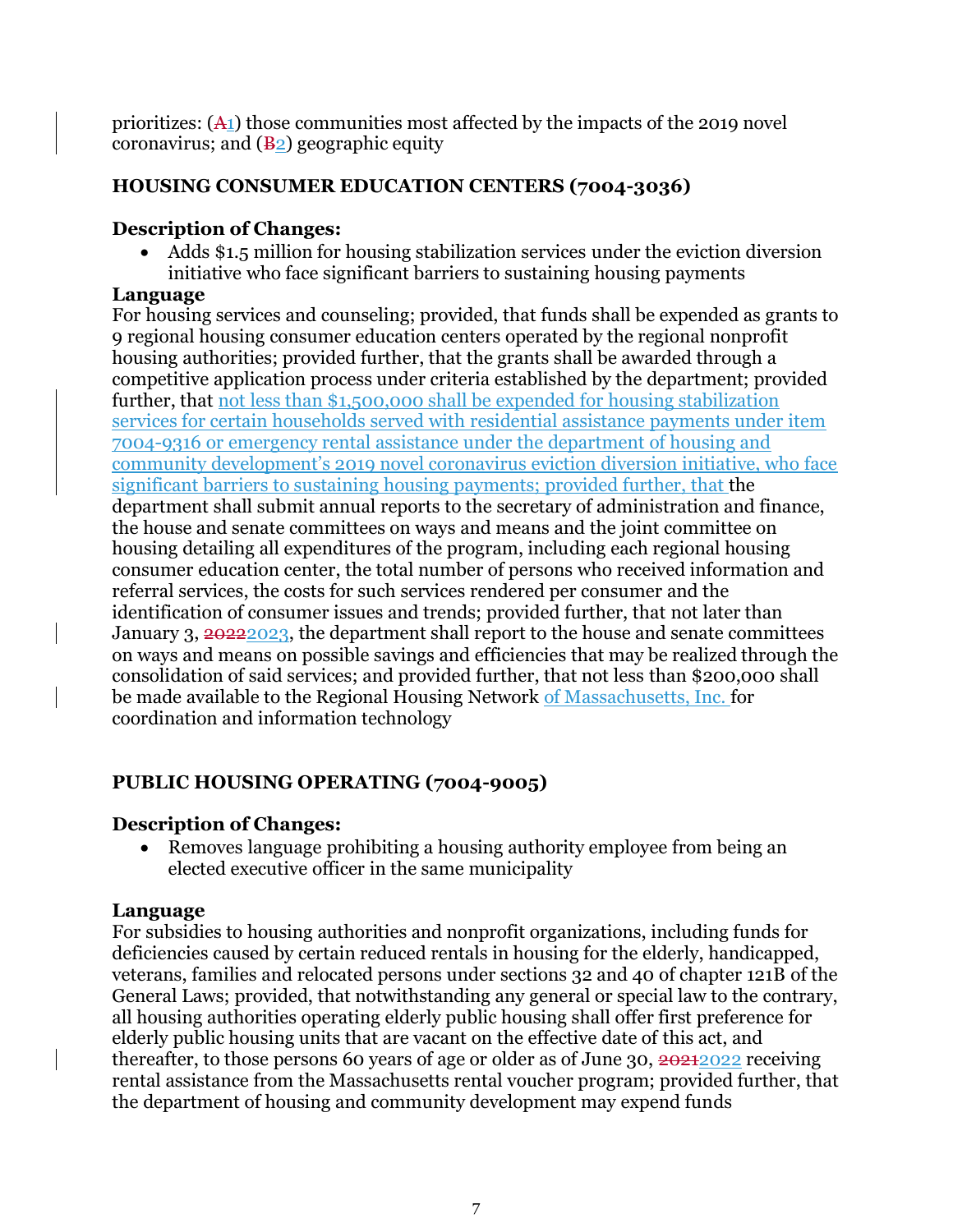appropriated under this item for deficiencies caused by certain reduced rentals which may be anticipated in the operation of housing authorities for the first quarter of the subsequent fiscal year; provided further, that no funds shall be expended from this item to reimburse the debt service reserve included in the budgets of housing authorities; provided further, that no funds shall be expended from this item in the AA object class for the compensation of state employees; provided further, that the amount appropriated in this item shall be considered to meet all obligations under said sections 32 and 40 of said chapter 121B; provided further, that new reduced rental units developed in fiscal year  $20222023$  eligible for subsidies under this item shall not cause any annualization that results in an amount exceeding the amount appropriated in this item; provided further, that all funds in excess of normal utilities, operations and maintenance costs may be expended for capital repairs; provided further, that no employee of a housing authority shall simultaneously be an elected executive officer within the same municipality in which the authority is located; and provided further, that the administration shall make every attempt to direct efforts toward rehabilitating local housing authority family units requiring \$10,000 or less in repairs

### **HOMEBASE (7004-0108)**

### **Description of Change:**

• Allows for automatic renewal of HomeBASE up to a 24-month period, for a total benefit of \$20,000 over those two years

### **Language**

For a program of short-term housing assistance to help families eligible for temporary emergency shelter under item 7004-0101 in addressing obstacles to maintaining or securing housing; provided, that the assistance shall include not less than 12 months of housing stabilization and economic self-sufficiency case management services for each family receiving benefits under this item; provided further, that a family shall not receive more than a combined sum of \$10,000 in a 12-month period from this item and item 7004-9316; provided further, that from the passage of this act until the termination of the state of emergency concerning the outbreak of the 2019 novel coronavirus disease declared by the governor on March 10, 2020, the preceding proviso shall not apply\$20,000 in a 24-month period from this item; provided further, that so long as they meet the requirements of their housing stabilization plan, a family that received household assistance under this item whose income exceeds 50 per cent of median income shall not become ineligible for assistance due to exceeding the income limit for a period of 6 months from the date that the 50 per cent level was exceeded; provided further, that a family shall not be deemed ineligible as a result of any single violation of a self-sufficiency plan; provided further, that the department of housing and community development shall take all steps necessary to enforce regulations to prevent abuse in the short-term housing transition program, including a wage match agreement with the department of revenue; provided further, that a family that was terminated from the program or did not make a good faith effort to follow its housing stabilization plan during the term of its assistance shall be ineligible for benefits under said item 7004- 0101 and this item for 12 months from the last date the family received assistance under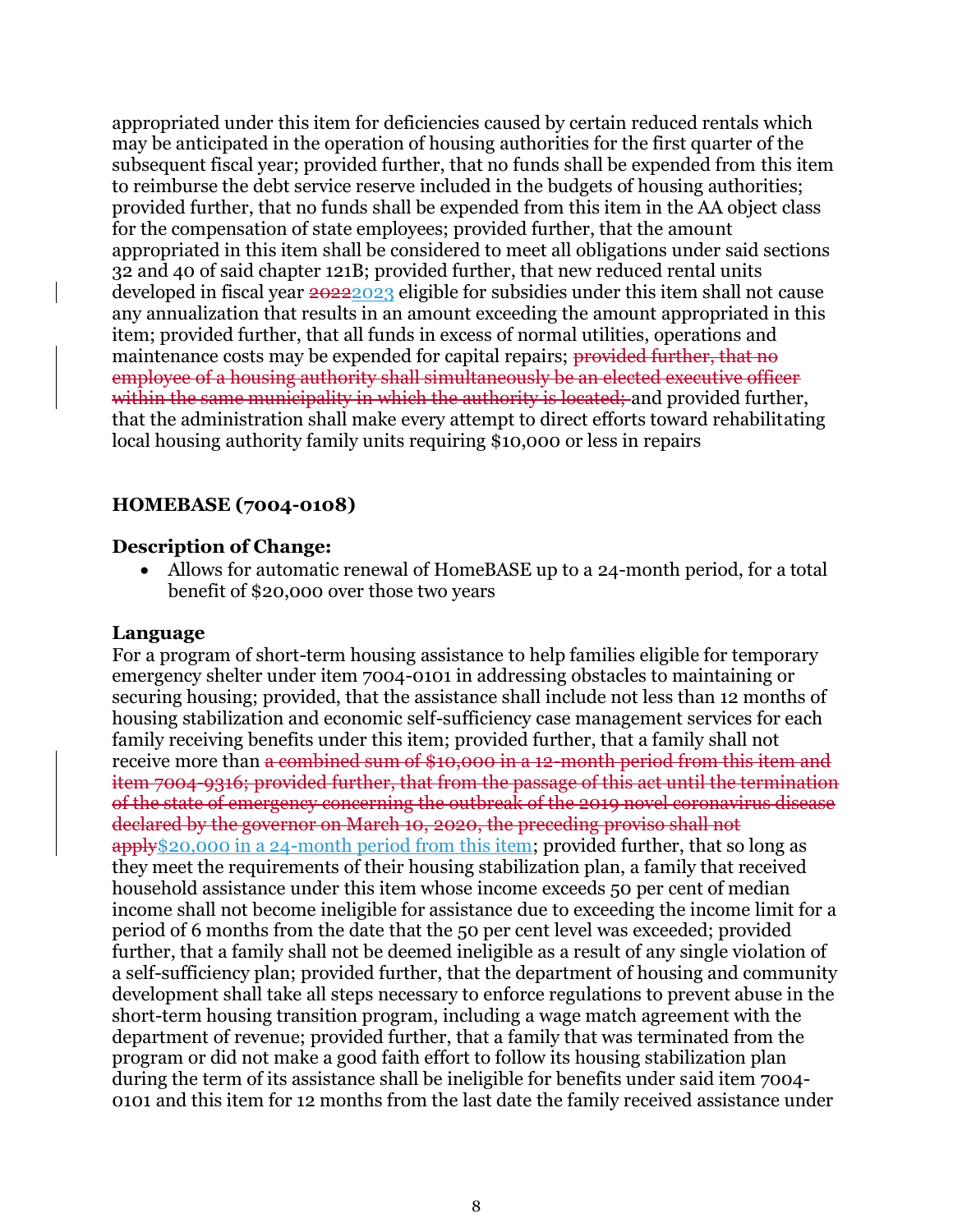said item 7004- 0101 and this item, including financial assistance, housing stabilization and economic self--sufficiency case management services; provided further, that a family's housing stabilization plan shall adequately accommodate the ages and disabilities of the family members; provided further, that families receiving benefits under this program who are found ineligible for continuing benefits shall be eligible for aid pending a timely appeal under chapter 23B of the General Laws; provided further, that families who are denied assistance under this item may appeal that denial under said chapter 23B, including subsection (F) of section 30 of said chapter 23B and regulations adopted to implement said chapter 23B; provided further, that the department, as a condition of continued eligibility for assistance under this program, may require disclosure of social security numbers by all members of a family receiving assistance under this item for use in verification of income with other agencies, departments and executive offices; provided further, that if a family member fails to provide a social security number for use in verifying the family's income and eligibility, then the family shall no longer be eligible to receive benefits from this program; provided further, that the department shall administer this program through the following agencies unless administering agencies are otherwise procured by the department: the Berkshire Housing Development Corporation, Central Massachusetts Housing Alliance, Inc., Community Teamwork Inc., the Housing Assistance Corporation; the Franklin County Regional Housing and Redevelopment Authority; Way Finders, Inc.; Metro Housing Boston; the Lynn Housing Authority and Neighborhood Development; the South Middlesex Opportunity Council, Inc.; NeighborWorks **LLC** Housing Solutions; and RCAP Solutions, Inc.; provided further, that the department shall reallocate financing based on performance-based statistics from underperforming service providers to above average service providers in order to move as many families from hotels, motels or shelters into more sustainable housing; provided further, that the department shall use funds provided under this program for stabilization workers to focus efforts on housing retention and to link households to supports, including job training, education, job search and child care opportunities available, and may enter into agreements with other public and private agencies for the provision of such services; provided further, that a stabilization worker shall be assigned to each household; provided further, that funds shall be used to more rapidly transition families served by the program into temporary or permanent sustainable housing; provided further, that notwithstanding any general or special law to the contrary, not less than 90 days beforeprior to promulgating or amending any regulation, administrative practice or policy that would alter eligibility for or the level of benefits under this program to less than the benefit level available on June 30, 20212022, the department shall file a report with the house and senate committees on ways and means and the clerks of the house of representatives and senate setting forth the justification for such changes including, but not limited to, any determination by the secretary of housing and economic development that available appropriations will be insufficient to meet projected expenses; provided further, that the department shall submit quarterly reports to the house and senate committees on ways and means, which shall include, but not be limited to, the:  $(i_a)$  number of families served, including available demographic information, as well as the number of children served under this item broken down by age;  $(i\text{th})$  type of assistance given;  $(i\text{th})$  average, minimum and maximum cost per family of such assistance; and  $(i \nabla d)$  total number of families receiving benefits under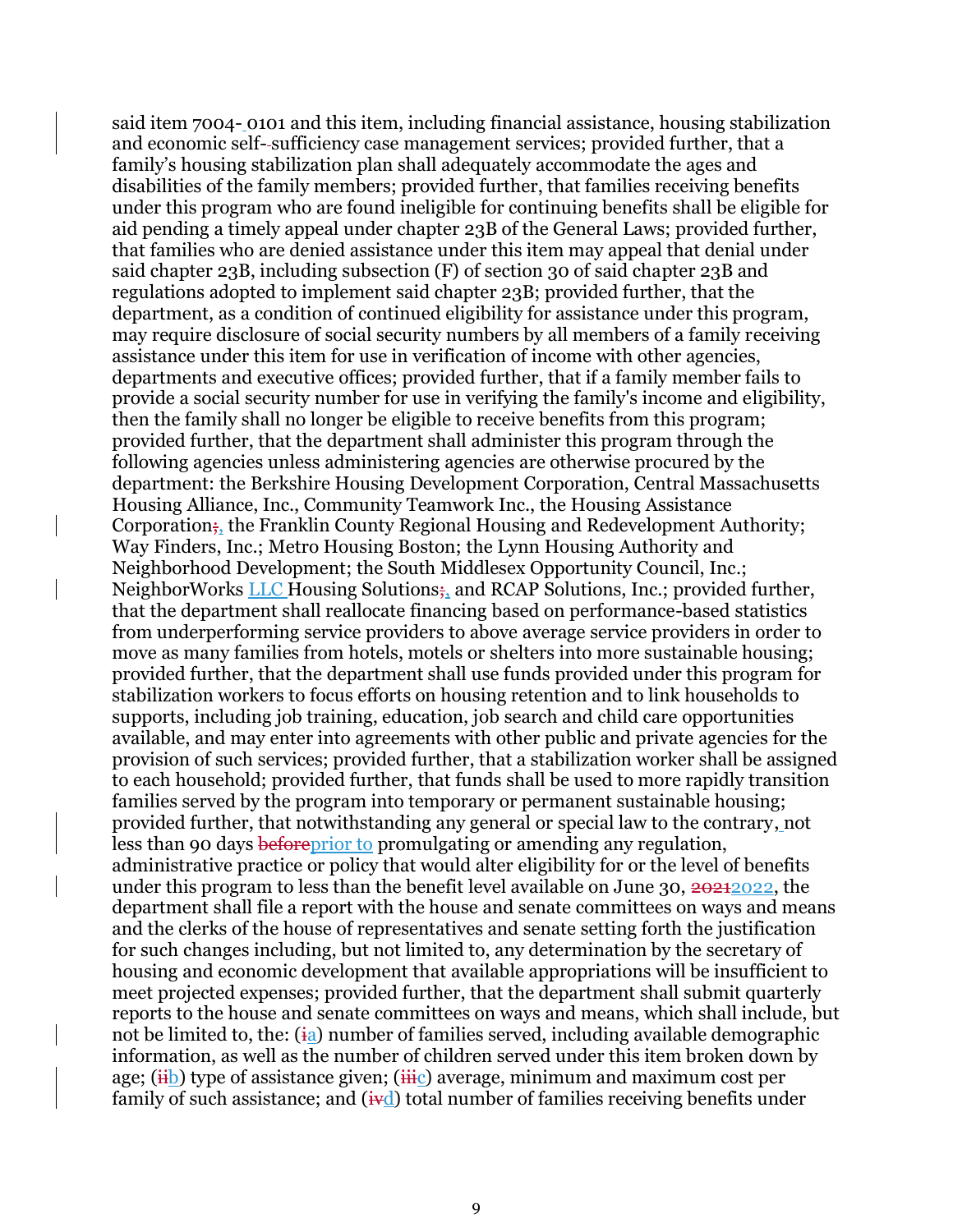7004-0101 that have received assistance under 7004-0108 during the previous 1, 2 and 3 years, including available demographic information; provided further, that the department shall expend funds under item 7004-0108 on families residing in temporary emergency shelters and family residential treatment or sober living programs under items 4512-0200 and 4513- 1130 if such families otherwise meet all eligibility requirements applicable to emergency shelter under item 7004-0101, except that, solely for the purposes of this item, the fact that a family is residing in a temporary emergency domestic violence shelter under item 4513- 1130 or in a family residential treatment or sober living program under item 4512-0200 shall not preclude such family from receiving assistance; provided further, that this item shall be subject to appropriation and, in the event of a deficiency, nothing in this item shall give rise to, or shall be construed as giving rise to, any enforceable right or entitlement to services in excess of the amounts appropriated in this item; and provided further, that household assistance funds shall be advanced to the administering agencies at the end of each month and before the next month's disbursement, the amount of which shall be estimated based on the prior month's expenditure with a reconciliation not less than annually

# **HOME AND HEALTHY FOR GOOD (7004-0104)**

### **Description of Changes:**

- Removes reporting requirements
- Removes Mass. Alliance for Supportive Housing as the sole entity administering the program
- Adds \$500,000 for a Supportive housing program for people experiencing longterm homelessness and who have complex medical and behavioral health needs

### **Language**

For the home and healthy for good program operated by Massachusetts Housing and Shelter Alliance, Inc. to reduce the incidence of chronic and long-term homelessness in the commonwealth; provided, that not less than \$250,000 shall be expended to continue a supportive housing initiative for unaccompanied homeless young adults who identify as lesbian, gay, bisexual, transgender, queer or questioning; provided further, that Massachusetts Housing and Shelter Alliance, Inc. shall be solely responsible for the administration of this program; provided further, that not later than March 1, 20222023, the Massachusetts Housing and Shelter Alliance, Inc. shall file a report with the clerks of the house of representatives and the senate, the department of housing and community development and the house and senate committees on ways and means detailing: (i) the number of people served, including available demographic information; (ii) the average cost per participant; (iii) whether participants have previously received services from the department; and (iv) any projected cost-savings to the commonwealth associated with this program; provided further, that not less than \$500,000 shall be expended for a statewide permanent supportive housing program to serve people experiencing long-term homelessness and who have complex medical and behavioral health needs for the purpose of ending homelessness, promoting housing stability and reducing costly utilization of emergency and acute care; provided further, that the Massachusetts Alliance for Supportive Housing LLC shall be solely responsible